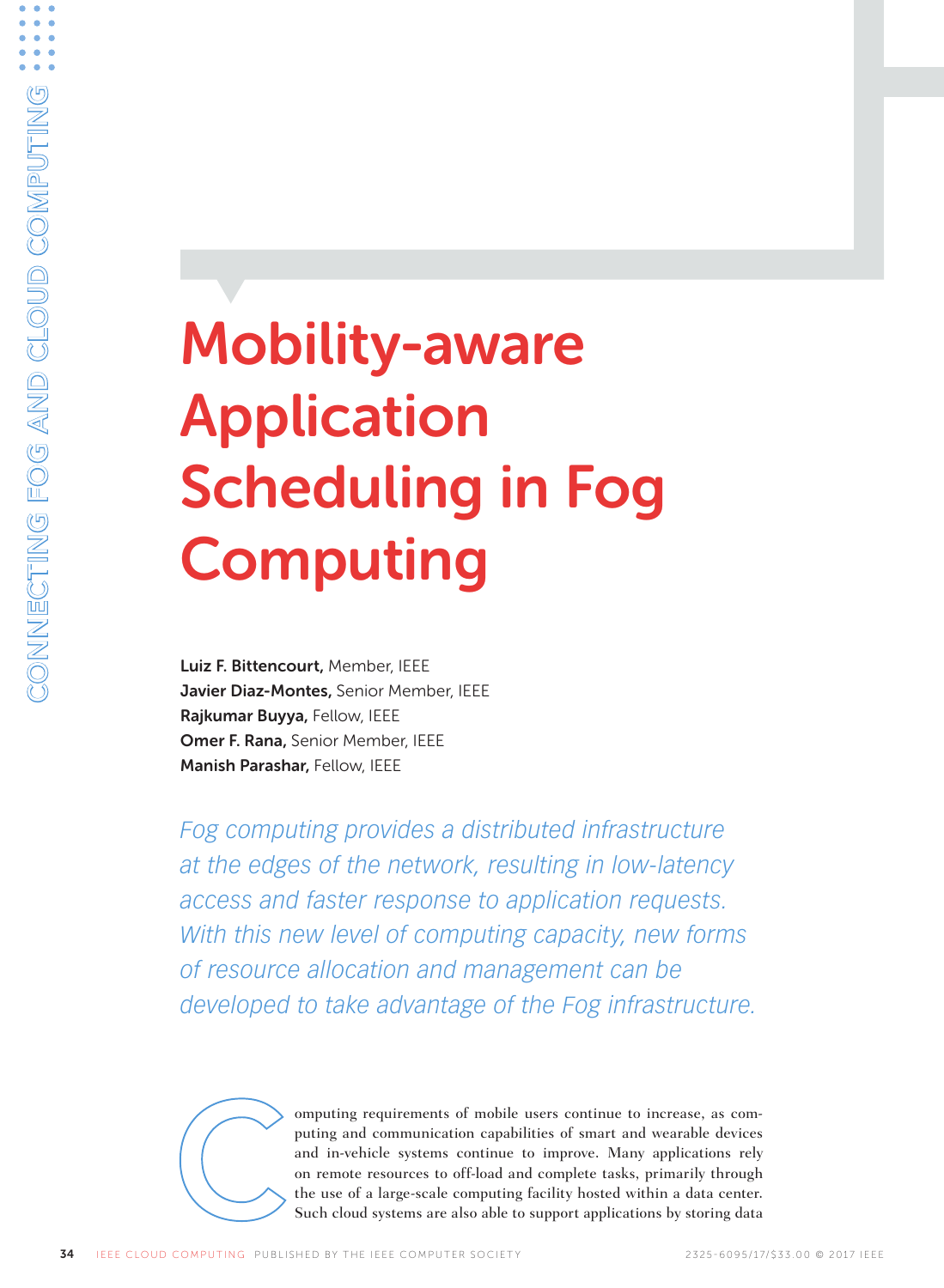and processing tasks offloaded by mobile or fixed devices.

With increasing focus on Internet-of-Things (IoT), countless devices scattered and connected to the Internet, producing and consuming data requires scalable resource management at unprecedented levels.1 The data dynamism and heterogeneity resulting from this expected explosive expansion of connected devices, commonly referred in a broad sense as *Big Data*, also requires new processing models and infrastructures to support its main dimensions: data volume, velocity, and variety. One key aspect of this new era is that both data consumption and production are heavily distributed and at the edges of the network (i.e. closer to or at end-user devices). While the centralized data center model of cloud computing can cope with many types of applications and large amounts of data, its infrastructure and network connection to the edge are not designed to handle this *Big Data* phenomenon. In this context, computing and data management models that support computing capacity at the edges of the network are now a focus of significant research. Mobile clouds, vehicular networks, and fog computing are examples of new distributed computing models that leverage edge capacity closer to data production.<sup>2</sup>

With data also produced at the edge, both data generation and consumption can occur at many different places and times. In this context, different applications can have different requirements, especially in terms of response time. Currently, applications often rely on the cloud to have data and processing support, which may not be suitable for lower latency requirements. Moreover, execution of applications in cloud data centers does not take user mobility into consideration, and data or processing of an application can occur at a geographically distant data center. On the other hand, in a distributed computing scenario at the edges of the network, data distribution and processing can be maintained closer to the user, reducing network traffic to data centers and improving application response times as a result of lower network latency or delay.

This paper discusses the problem of resource allocation considering the hierarchical infrastructure composed of edge capacity and cloud data centers, analyzing application classes along with different scheduling policies. To address this challenge, we in-



FIGURE 1. Fog computing: cloud, cloudlets and edge devices/ applications ecosystem.

troduce a number of scheduling approaches that consider user mobility and edge computing capacity, in the context of a Fog Computing infrastructure.<sup>1</sup> We discuss the benefits of combining the application classes with scheduling policies in scenarios that illustrate these scheduling approaches, especially in the context of user mobility.

The next section presents the fog computing model considered in this paper and then related work is discussed. Next, we introduce the application model and two example applications, which are used in the evaluation further in the paper. After that, we present different allocation policies and simulation results. Then, we discuss resource allocation challenges for fog computing.

#### Fog Computing Model

User applications that access the public cloud do so through an access point that allows data exchange through the core network to reach the cloud data center. With the introduction of computing capacity at the edge of the network, these access points can be extended to also provide computing and storage services: the *cloudlets*. Figure 1 illustrates the cloudlets concept within the hierarchical infrastructure of the fog. This fog computing architecture presents a hierarchical, bi-directional computing infrastructure: edge devices communicate with cloudlets and cloudlets communicate with clouds. Cloudlets can also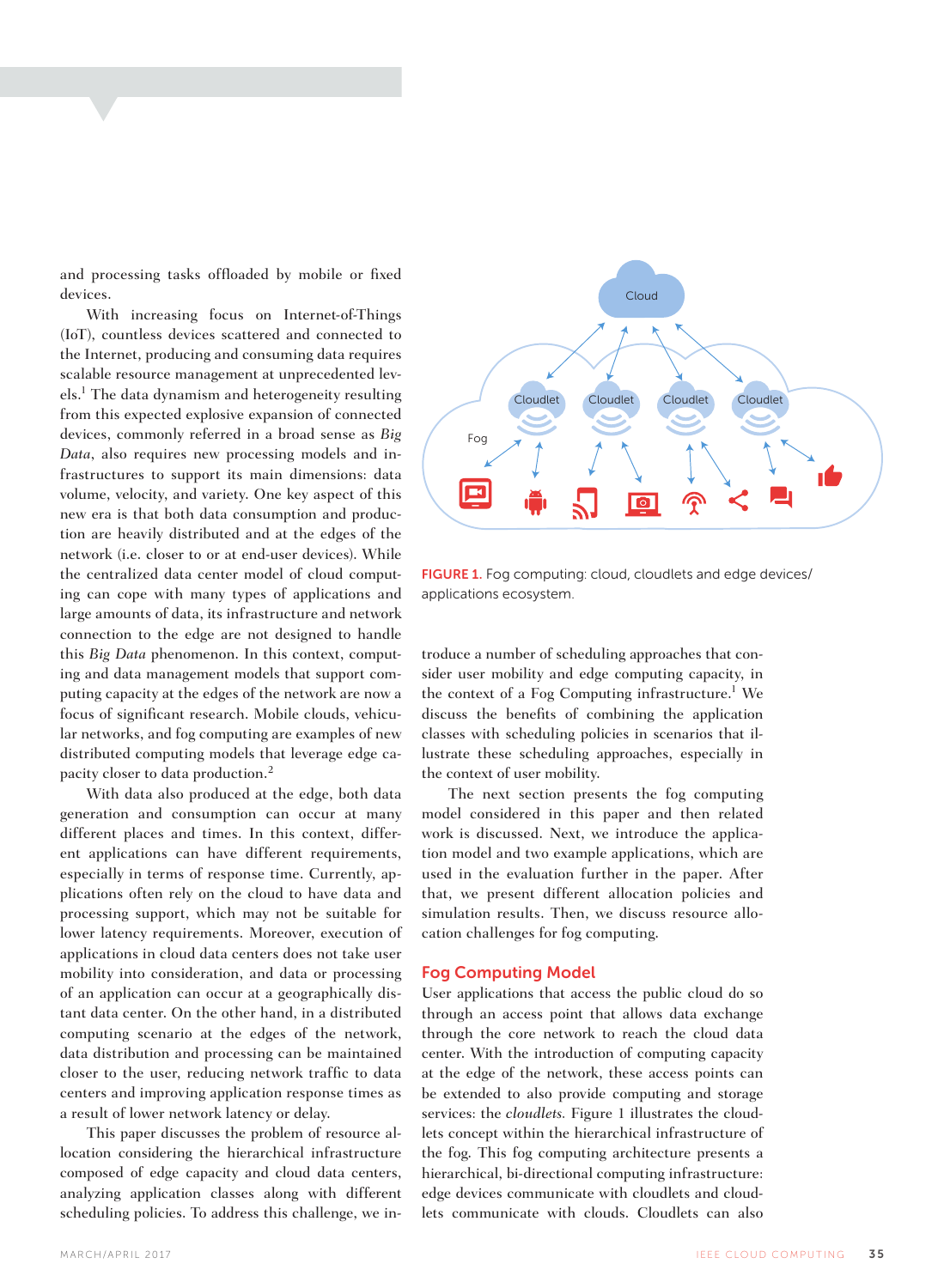$\bullet$   $\bullet$   $\bullet$ 

communicate with each other to perform data and process management in order to support application requirements, and to exchange fog control/management data (such as user device and application state).

In fog computing, processing and storage capacity is one hop away from the data production/consumption, which can benefit different types of applications

- Applications with low latency requirements, such as pedestrian and traffic security, surveillance, applications for vision, hearing, or mobilityimpaired users, online gaming, augmented reality, and tactile computing can benefit from lower latencies because of a single hop connection to a cloudlet.
- Applications that currently rely on the cloud can also benefit from lower delays and response times when adopting a fog-based deployment if their data and processing is carried out by a nearby cloudlet. This can also reduce data traffic to the cloud.
- Raw data collected by many devices often does not need to be transferred to the cloud for longterm storage: data can be processed, filtered, or aggregated to extract knowledge and produce reduced data sets, which in turn are to be stored; or it can be processed and utilized right-away to other edge devices in the so-called sensor/actuator loop. In both cases, the fog computing paradigm can reduce network traffic from the edge to data centers.

Cloudlets can provide reduced latencies and help in avoiding/reducing traffic congestion in the network core. However, this comes at a price: more complex and sophisticated resource management and scheduling mechanisms are needed. This raises new challenges to be overcome, e.g., dynamically deciding what, when, and where (device/fog/cloud) to carry out processing of requests to meet their quality of service requirements. Furthermore, with smart and wearable devices, such mechanisms *must* incorporate mobility of data sources and sinks in the fog. Traditional resource management and scheduling models for distributed systems do not consider mobility and timeliness of data production and consumption in the resource management and allocation process. Fog computing scheduling must bring users location to the resource allocation policies to uphold the benefits of fog computing proximity to the user.

## Related Work

Resource management and scheduling in fog computing is a new topic that combines aspects from sensor networks, cloud computing, mobile computing, and pervasive computing fields. In fog computing, sensors and other devices pervasively present at the edge of the fog generate data and consume data that have to be processed using the cloudlets and the clouds. Each of those fields has a plethora of literature, well documented by researchers.<sup>3,4,5</sup>

Fog computing has been discussed as a platform to provide support for Internet of Things (IoT) and analytics. Bonomi et al. discuss many aspects of a fog infrastructure, including the interplay between fog and cloud systems. The authors claim that fog computing can better address applications and services that do not fit well in the cloud, such as low-latency or geo-distributed applications. In this paper, we advance this discussion by introducing strategies that can be adopted in the presence of different application classes.

A programming model has been proposed to support fog computing applications, which includes event handlers and an application programming interface (API).<sup>6</sup> Programming models are complementary to the presented work, as they rely in application scheduling strategies to decide where to allocate the functions created by users.

GigaSight is a virtual machine-based cloudlet infrastructure used to support video storage analytics at the edge.<sup>7</sup> One motivation for the proposal is to avoid overwhelming metropolitan networks with a large amount of video streams sent to cloud providers. GigaSight applications can share the cloudlets with other types of applications, where a proper resource allocation can improve performance.

Jennings and Stadler<sup>3</sup> discuss resource management objectives and challenges in cloud computing. Many aspects are covered by them, including resource management functions and network-aware resource allocation, which are also relevant to fog computing. Edge devices in the fog introduce particularities that must be considered, among which application requirements and mobility are discussed in the remainder of this paper.

Multi-clouds are platforms that aggregate computing resources from different cloud providers.<sup>8</sup> While multi-clouds can help in decreasing latencies to the final users, they are not able to provide really low latencies as the ones advocated by fog computing with its 1-hop away cloudlet infrastructure. Thus, the hierarchical combination of fog and clouds (stand alone or federated) still offers advantages in terms of latency and network traffic.

The European Telecommunications Standards Institute (ETSI) has launched the Mobile-Edge Computing (MEC) initiative to create standards for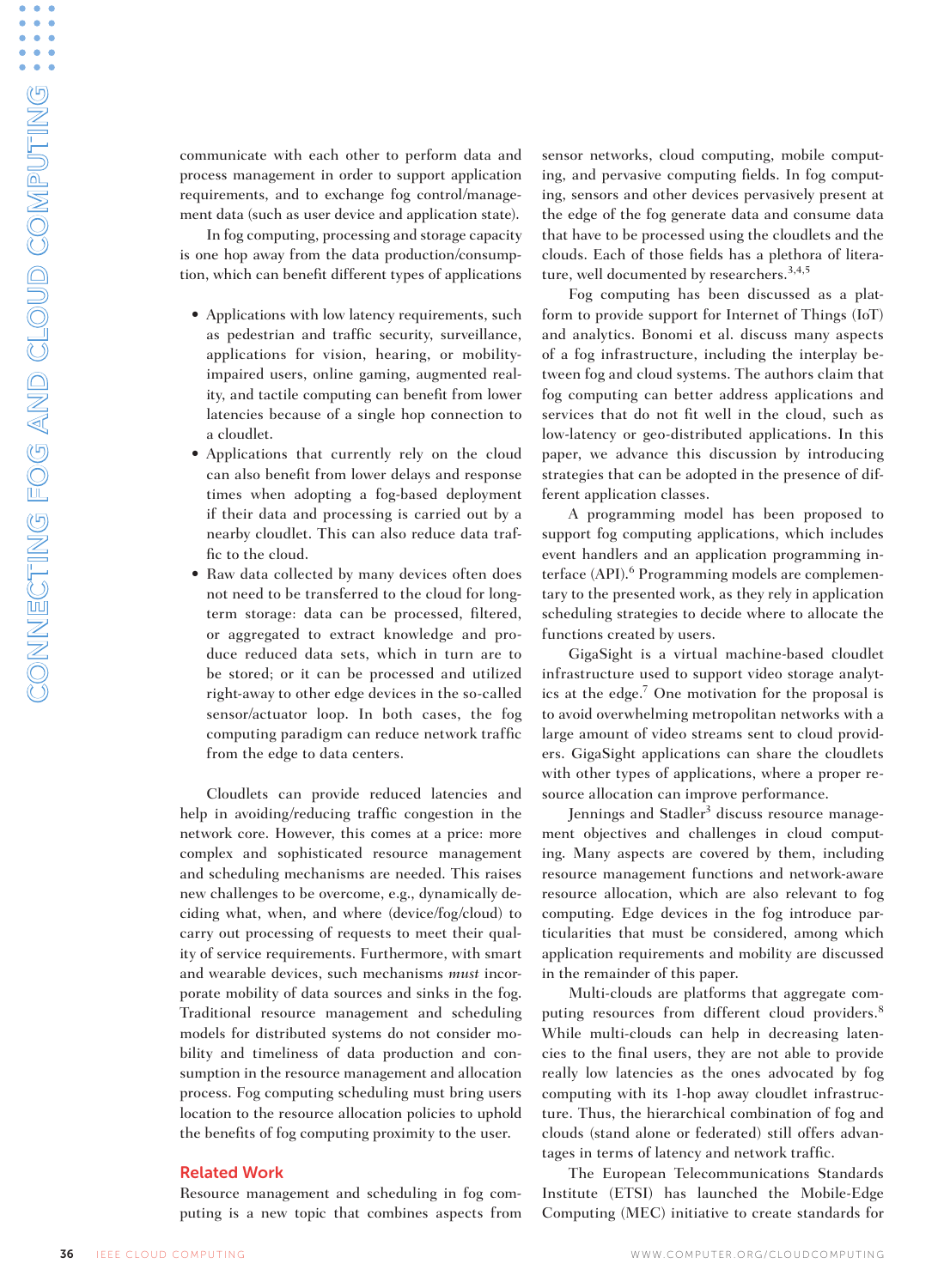mobile edge computing platforms, having proposed a blueprint<sup>9</sup> and also documents presenting technical requirements, terminology, and service scenarios. A first specification is expected to be delivered by the end of 2016. In terms of resource allocation and scheduling, offloading decision in mobile devices is important.<sup>5</sup> Kosta et al. present ThinkAir, a framework to offload mobile applications to the cloud.10 ThinkAir is able to parallelize execution using virtual machines, achieving reduced execution times and energy consumption in the mobile device. In a fog computing scenario, the offloaded modules should be allocated according to the application requirements, as we discuss further in this paper.



# Applications in Fog Computing

The fog architecture is hierarchical, where processing and storage location decision is subject to application constraints and user geo-location. While the former can be specified in different ways, as in the form of quality of service (QoS) constraints, the latter depends on human (or other autonomous system) behavior. Ultimately, user behavior determines the time and position of a computing device, which along with QoS constraints can be used to create application classes that are relevant for resource management and scheduling in a fog computing environment. By acknowledging different application classes, one could employ different scheduling policies, algorithms, or mechanisms to deal with each class.

## Application model

To illustrate how resource management in fog computing can benefit applications by considering geolocation and different application classes, we identify two types of apps: near real-time and delay-tolerant. For the former, we describe the electroencephalography (EEG) tractor beam game; for the latter, a video surveillance/object tracking application.

In the EEG tractor beam game (EEGTBG), players try to gather items by concentrating on them. A player that has a better concentration on an item can attract it towards him/herself. Fast processing and low response times achieved by edge computing devices can give players a true online, real-time experience.

The EEGTBG application has 5 modules EEG sensor, display, client, concentration calculator, and coordinator. The EEG headset senses user concentration and streams raw data to the client module. The client module filters/forwards consistent data to the concentration calculator module, which computes the concentration level of the user. The concentration level is sent to the client module, which updates the game display to the player. The coordi-

FIGURE 2. Example applications and their modules.

nator module gathers and distributes measured concentration among players. The EEG sensor, display, and client modules are placed in the mobile device (e.g., smartphone). The concentration calculator and the coordinator modules can be placed in the cloudlets or at a cloud data center.

The video surveillance/object tracking application (VSOT) relies on a set of distributed intelligent cameras that are able to track movement, having 6 modules (see Figure 2): camera, motion detector, object detector, object tracker, user interface, and *pan, tilt, and zoom* (PTZ) control. The camera streams video to the motion detector module, which filters the incoming stream and forwards video in which motion was detected to the object detector module. The object detector module identifies the moving objects, sending object identification and position information to the object tracker, which in turn computes the desirable PTZ and sends the command to the PTZ control module. We consider that the motion detector and the PTZ control modules are always placed in the camera, while the user interface is always in the cloud. The object detector and object tracker are the two modules that should be placed by decision making policies in a cloudlet or at a cloud data center.<sup>11</sup>

Both applications – EEGTBG and VSOT – can be set up in a fog infrastructure to take advantage of lower latency due to the use of cloudlets. VSOT is able to work satisfactorily under data center-distance latencies (> 100 milliseconds). On the other hand, higher delays in EEGTBG can impact the players real-time perception, making the game unreal and impairing its playability. We consider that VSOT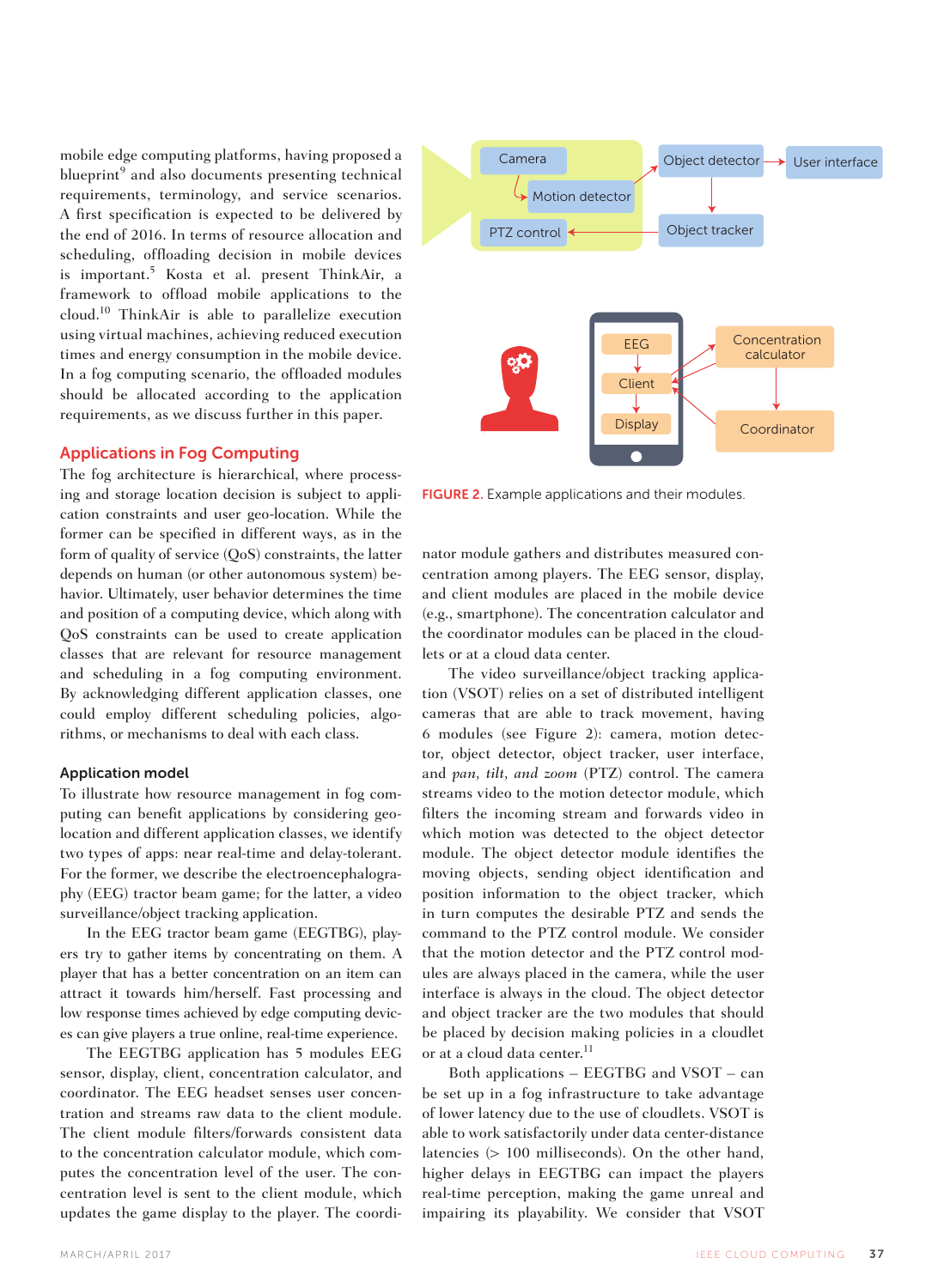$\bullet$  $\bullet$  $\bullet$ 



FIGURE 3. Mobility scenario: mobile concentration game users (EEGTBG) move and compete for the same cloudlet resources with existing surveillance (VSOT) application.

and EEGTBG belong to two different classes of applications (delay-sensitive and delay-tolerant) that can benefit from a fog computing infrastructure.

#### Mobility scenario

With the rapid use of mobile (smart) devices, fog computing infrastructure must be able to accommodate variable demands in the cloudlets, while relying on elasticity in cloud computing systems to offload processing and/or storage when necessary. This scenario is illustrated in Figure 3, where three cloudlets are connected to a gateway that provides access to a cloud-based data center. For illustration purposes, let us assume that Cloudlet 2 is located in a city center and it supports a number of smart cameras that run the VSOT application. Let us also assume the other two cloudlets are along a path between the suburbs and the city center. During rush hours (for instance), users usually move towards the city center, and thus Cloudlet 2 will receive more load from incoming users. In our scenario, this load is characterized by EEGTBG players with their smart phones.

If many EEGTBG players move to the region where Cloudlet 2 is located, it can become overloaded (processor, storage, and/or networking). Ideally, Cloudlet 2 should have enough capacity to handle the load from all its users, including the additional EEGTBG users that move towards its region. However, during many hours of the day this cloudlet would be underutilized by the VSOT application alone, which would mean low resource utilization and unnecessary energy consumption, in addition to potential operational and maintenance cost. To avoid such waste in resource use, Cloudlet 2 can be planned to support demand of applications in the lower-delay class, while also running other applications whenever feasible. Therefore, resource management policies to allocate resources between cloudlets and cloud should be able to handle variable demand whilst taking application characteristics and users mobility into account.

## Allocation Policies for Fog Computing

Different application requirements along with the mobile nature of fog users calls for enhanced policies that can optimize computing resource utilization and offer quality of service accordingly. We illustrate how three different scheduling strategies can impact applications quality of service in a fog – namely the *Concurrent*, the *First Come-First Served* (FCFS), and the *Delay-priority* strategies. The comparison is intended to show how the prioritization of low delay applications (delay-priority) would improve application execution when compared to standard resource sharing techniques (concurrent and FCFS). These algorithms should run in a cloudlet when a new application request arrives, deciding where this request should run: in the cloudlet or in the cloud. This decision can be based on both the current cloudlet load (e.g. CPU) and the request requirements (e.g. delay), as detailed below

- *Concurrent strategy*: application requests that arrive at a cloudlet are simply allocated to such cloudlet, regardless of capacity or current usage.
- *First Come-First Served (FCFS) strategy*: requests are served in the order of their arrival, until there are no more computing resources available. For the sake of simplicity, we only consider CPU capacity, but multi-criteria decision-making is often considered in the scheduling literature. When the cloudlet becomes full (i.e., remaining CPU capacity is smaller than application requirements), applications start to be scheduled for execution at the cloud data center.
- *Delay-priority*: applications requiring lower-delay are scheduled first; the next class of application requests is scheduled in the cloudlet until there is no CPU capacity available, and the remaining applications are scheduled in the cloud.

The strategies implement a module merging mechanism as described in the Edge-ward placement algorithm, $^{11}$  where modules of the same application are grouped to be placed at the same device. In this merging mechanism, when a module is moved to another device, all modules of the same kind are also moved to the same device.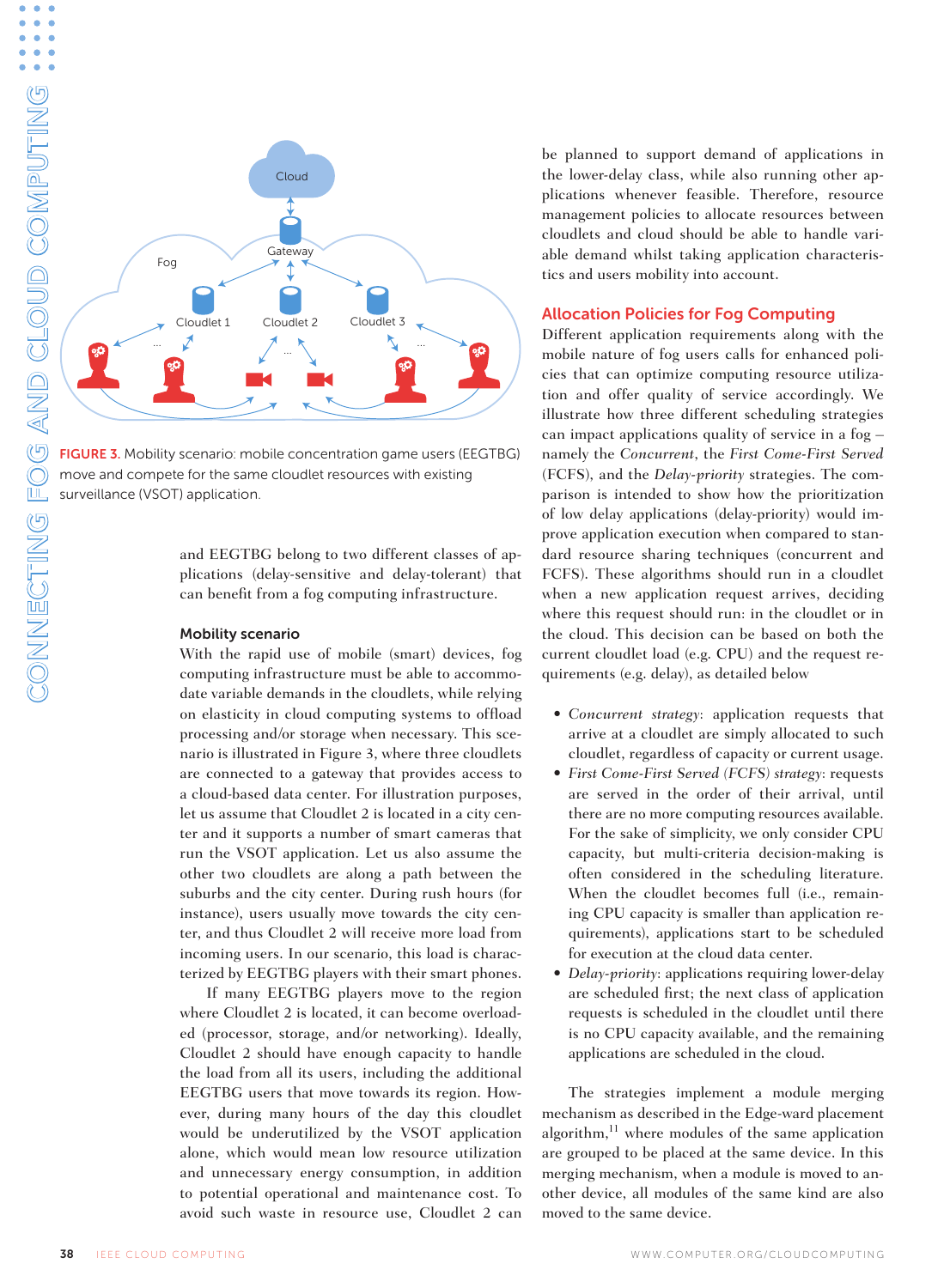Table 1 Maximum CPU requirements (in millions of instructions per second [MIPS]) estimated for each applications model

| <b>VSOT</b>     |                    |                   |                   | <b>EEGTBG</b> |                             |             |
|-----------------|--------------------|-------------------|-------------------|---------------|-----------------------------|-------------|
| Object detector | Motion<br>detector | Object<br>tracker | User<br>interface | Client        | Concentration<br>calculator | Coordinator |
| 550             | 300                | 300               | 200               | 200           | 350                         | 100         |

#### Evaluation Setup

To evaluate the different strategies in a fog computing scenario, we carried out simulations using iFogSim.<sup>11</sup> The iFogSim was chosen because it runs on top of the well-established CloudSim simulator, which has been widely utilized and tested, and it is a simulator that allows the hierarchical composition of edge devices, cloudlets, and clouds, also supporting the measurement of application delays. The evaluation aims at analyzing the performance of the applications in terms of delay as well as assessing how allocation policies influence network traffic. We have set up the scenario depicted in Figure 3 with four VSOT application instances running in Cloudlet 2 and twelve EEGTBG application users in cloudlets 1 and 3. Initially, six EEGTBG users are playing the game in locations close to Cloudlet 1 and other six players are closer to Cloudlet 3. We move the EEGTBG players one by one to Cloudlet 2, emulating a mobility behavior, in order to assess any quality of service degradation resulting from poor resource allocation. Since EEGTBG has low-latency requirements, we consider that a player in a cloudlet only plays against players in the same cloudlet. Results shown focus on the analysis of Cloudlet 2, which receives applications from moving users.

Each cloudlet had a processing capacity of 4,000 MIPS (millions of instructions per second) and was connected to the gateway through a link with 10,000 Kbps bandwidth and four milliseconds latency. The link between the gateway and the cloud had 10,000 Kbps bandwidth and 100 milliseconds latency. Mobile and camera devices were connected to the cloudlets through a link with 10,000 Kbps bandwidth and two milliseconds latency.

The scheduling decision-making takes place before the application executes, thus the actual CPU capacity used by each application module is not precisely known at scheduling time. At scheduling time, strategies must check if a cloudlet has enough free CPU capacity to handle each application module. In the scenario we considered, each module needed, during execution, at most the CPU capacity shown in Table 1.

During execution, each application uses at a given time CPU capacity that depends on the interaction between its modules (i.e., how much data it receives from/sends to other modules, which triggers CPU-intensive actions). These estimations come from the application description, which models the application as a directed graph, or workflow, with its attributes, as commonly found in the scheduling literature.<sup>11,12</sup> Precise estimation, however, is a challenging issue and it is a focus of research per se. For some applications, input characteristics (e.g., video or image quality) and historical data are good indicators to estimate future performance, while other applications exhibit unpredictable behavior and estimating their future performance does not provide very accurate results.

### Results

Each application has a processing loop among its modules that must be accomplished to display the results. The *loop delay* is the time taken for an application loop to execute. In the VSOT application this loop starts with the camera sensors producing the video stream, goes through the motion detector, object detector, object tracking, and finally PTZ control, measuring how long it takes for a object to be detected, tracked, and the camera adjusted to have better images of this object. In the EEGTBG application, the loop comprises the EEG sensor transmission to the mobile phone, the client selection of consistent readings, the concentration calculator, the client again, and the display. This measures the time taken between the sensed concentration level and the display of the current game status to the user.

Figure 4 shows the delay of the VSOT and EEG-BTG application loops for the three different scheduling strategies according to the number of users that have moved from cloudlets 1 and 3 to Cloudlet 2. When only one EEGBTG player has moved to Cloudlet 2, all three strategies have the same results for both applications. When the second player moved to Cloudlet 2, different scheduling strategies start to impact the applications differently. VSOT loop is delayed with the Concurrent and Delaypriority strategies, while maintaining a low delay with the FCFS strategy. This means that scheduling using the Concurrent strategy is bringing resource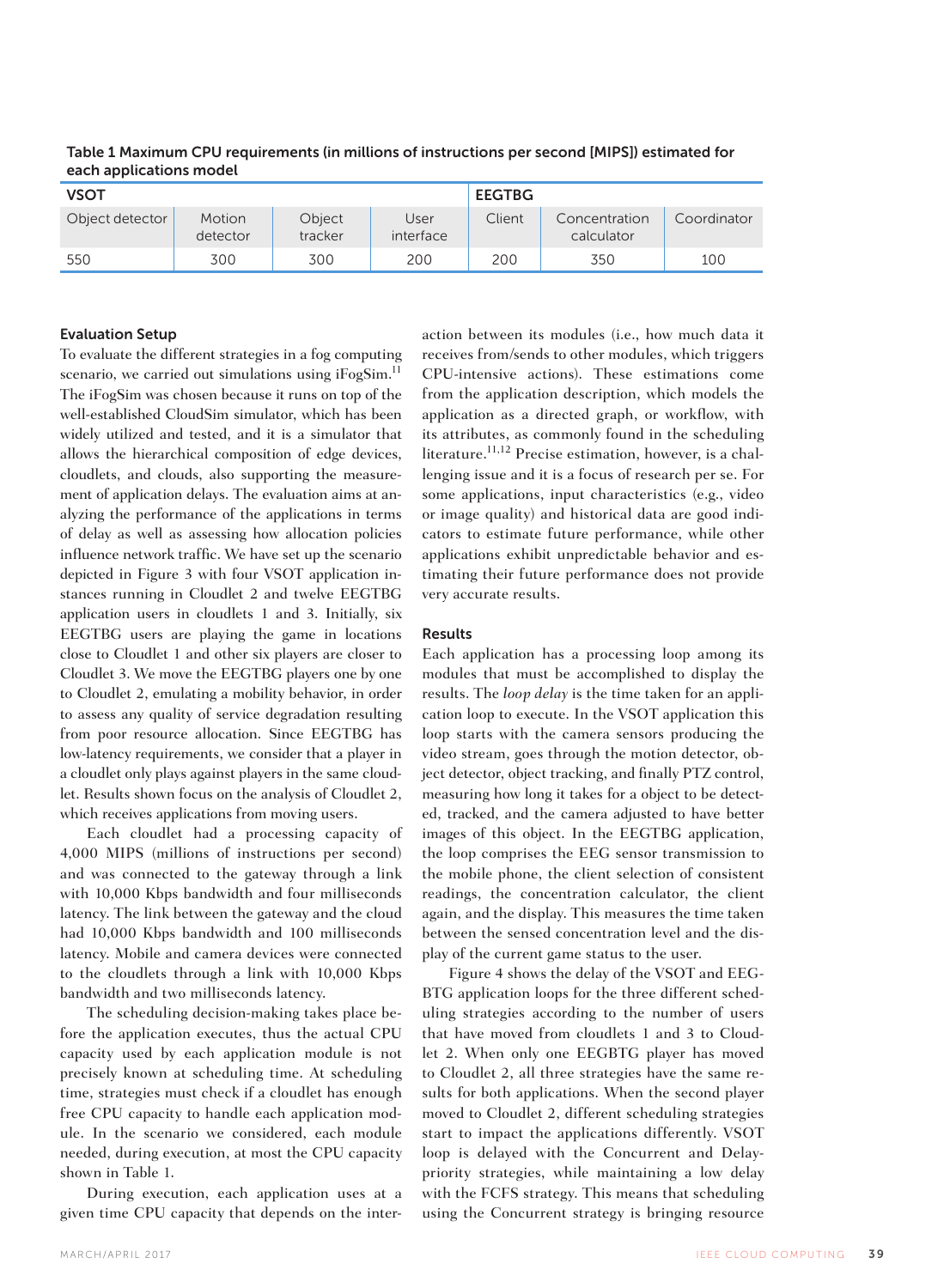ö  $\bullet$ ٠







FIGURE 4. Application loop delays (a and b) and network usage (c) according to the scheduling strategy.

contention to Cloudlet 2, with the VSOT application experiencing a very high delay in its control loop, resulting in quality of service degradation and consequent application misbehavior, which is avoided by FCFS by moving EEGTBG modules to the cloud. On the other hand, the Delay-priority moves VSOT modules to the cloud as a result of the higher-priority EEGTBG application arrival, thus increasing the VSOT loop delay to an acceptable level of about 200 milliseconds while maintaining the EEGTBG delays as lower as possible.

The scheduling decision in fogs impacts in the total network use. Figure 4 also shows the total amount of data transmitted in the network for the different scheduling strategies. The Concurrent strategy results in lower network use, as it maintains all modules in the cloudlet and no communication between the cloudlet and the cloud is necessary. However, this comes at the expense of application delays, as discussed before. The FCFS strategy results in an increase of network use as EEGTBG players arrived at Cloudlet 2 and their modules are moved to the cloud. The Delay-priority strategy results in increased network use as it moves VSOT, a more network-intensive application, to the cloud. When 12 players arrive, the VSTO application is moved back to the cloudlet and the network use is reduced.

The Delay-priority strategy is effective in providing reduced delays for applications in the lower-delay class. However, when the 12*th* user moves to Cloudlet 2, the cloudlet does not have enough free CPU to handle all users. As a result, the Delay-priority strategy moves the EEGTBG modules to the cloud, increasing its delay. At this moment, the VSOT application is moved back to the cloudlet, thus presenting lower delays again. In this case, Cloudlet 2 has not enough capacity to handle the low-delay demand it is subject to, and therefore a cloudlet with more resources would be needed to avoid quality of service degradation.

Figure 5 shows the number of application modules scheduled on each device with the three different strategies. The Concurrent strategy simply increases the number of EEGTBG modules in the Cloudlet 2 as players arrive, maintaining all VSOT modules in the cloudlet as well, and this is reflected in the increasing in application loop delays previously presented in Figure 4. The FCFS strategy also maintains all VSOT modules in the cloudlet, but EEGTBG modules are moved to the cloud after the second player arrival to Cloudlet 2. The Delaypriority strategy has a more complex behavior. It starts moving VSOT modules from the cloudlet to the cloud when the second EEGTBG player arrives, and after that all VSTO modules stay in the cloud until the 12*th* EEGTBG player arrives. At this time, EEGTBG modules are moved to the cloud because Cloudlet 2 does not have enough CPU capacity to handle all users, and then VSOT is moved back to Cloudlet 2. Meanwhile, the number of EEGTBG modules in the cloudlet increases with the players arrival up to the 8*th* user arrival. When the 9*th* player arrives at Cloudlet 2, the Delay-priority strategy detects there is no room for all 18 application modules (i.e., nine concentration calculators plus nine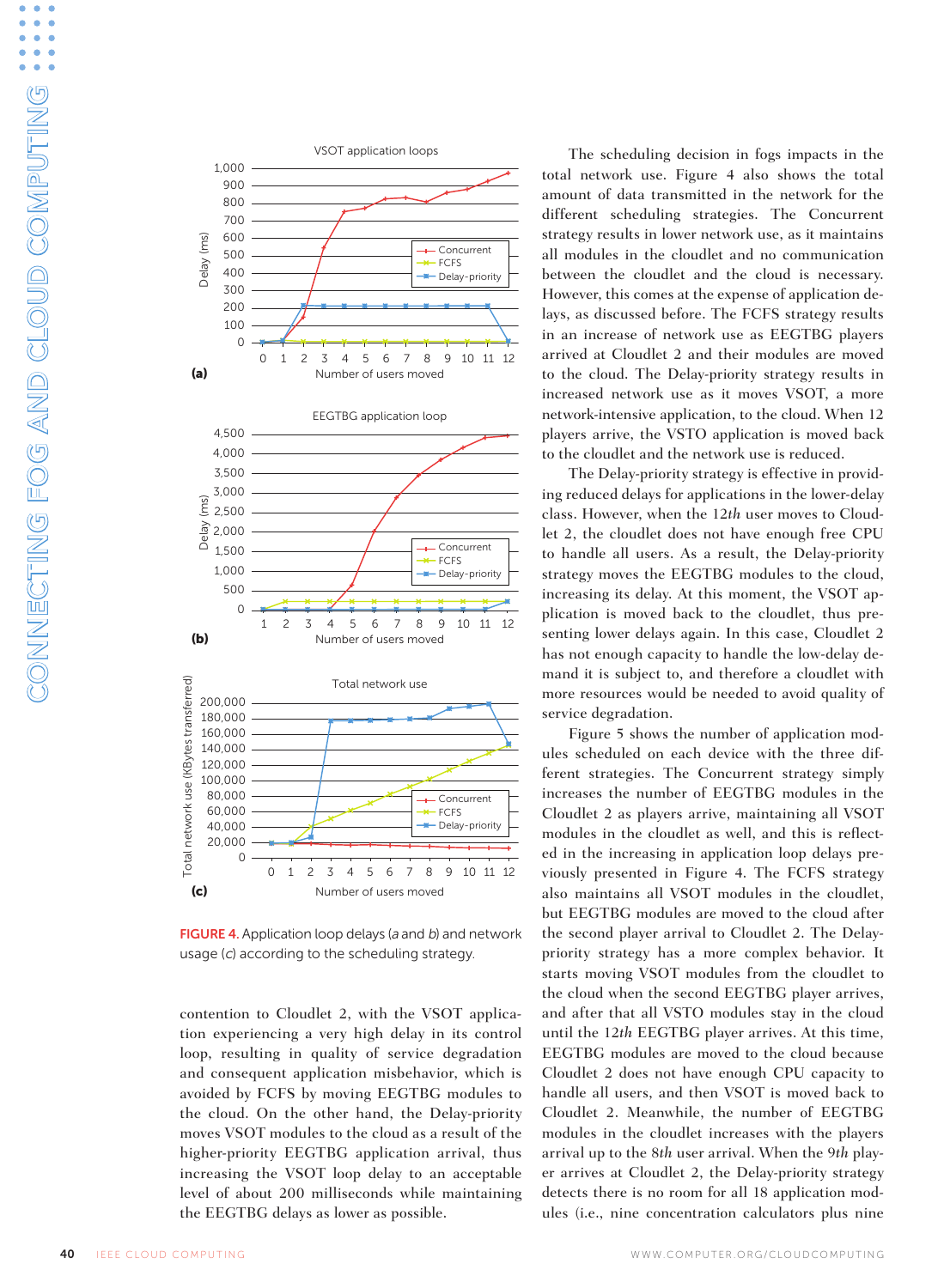coordinators), so it groups concentration calculators in the cloudlet and coordinators in the cloud. When the 12*th* player arrives, the cloudlet is not able to handle all them at the same time: all EEGTBG modules are then sent to the cloud, and the VSOT application is moved back to the cloudlet.

### Challenges and Future Directions

Fog computing brings challenges at many levels, starting from cloudlet placement, ownership, and business model. As soon as cloudlets are deployed, they bring many new interesting challenges to resource allocation and scheduling. Among those, we consider *application classification* and *user mobility* as two key aspects to be associated with scheduling in providing efficient resource management.

Application classification must provide the scheduler with information about application requirements, which will allow the scheduler to prioritize the cloudlet use and optimize other objectives (e.g., reduce network use, reduce cloud costs). With that information, a fog scheduler can decide which application should run in the cloudlet and which should run in the cloud. Moreover, application classes could also allow a system-level scheduler to prioritize applications within a cloudlet, allowing smaller granularity control over the delays observed by applications at each class.

Understanding users' behavior and mobility patterns can improve resource management by better planning the applications scheduling beforehand. This planning is crucial to avoid application delays during user movement. For example, in the scenario discussed in this paper the VSOT application must be moved from Cloudlet 2 to the cloud when EEGT-BG users arrive. If a predictive mechanism is able to accurately determine when this migration should start, the VSOT application can experience lower delays for as long as possible, and the EEGBTG players would not experience larger delays if VSOT is moved only after their arrival at Cloudlet 2. Note that this planning can also involve data movement, depending on the application being migrated. In this case, planning should also consider the time taken to move data between cloudlets or from cloudlets to the cloud (and vice-versa).

Although mobility can be reasonably predicted in general, $^{13}$  prediction misses will eventually occur from lack of information or user unpredictable behavior. Scheduling strategies to deal with mobility prediction failure are also an interesting problem to be studied in the fog computing context. Different application classes may benefit from different strategies to work around mobility prediction fail-



Number of modules per device - concurrent

(c) Number of users moved 0 1 2 3 4 5 6 7 8 9 10 11 12 0 5

FIGURE 5. Number of instances scheduled at each device according to the scheduling strategy.

ures. Also, users can be classified at different predictability levels to ensure the right strategies are applied to each one of them. Moreover, uncertainty in bandwidth availability and application modules processing times can also be expected to occur, which is also a challenging scheduling issue to be taken into account.

With application classes and mobility patterns, scheduling models that capture such characteristics can be developed and more efficient resource management algorithms can be designed. However, even with a theoretically efficient scheduling algorithm for fog computing in hand, resource management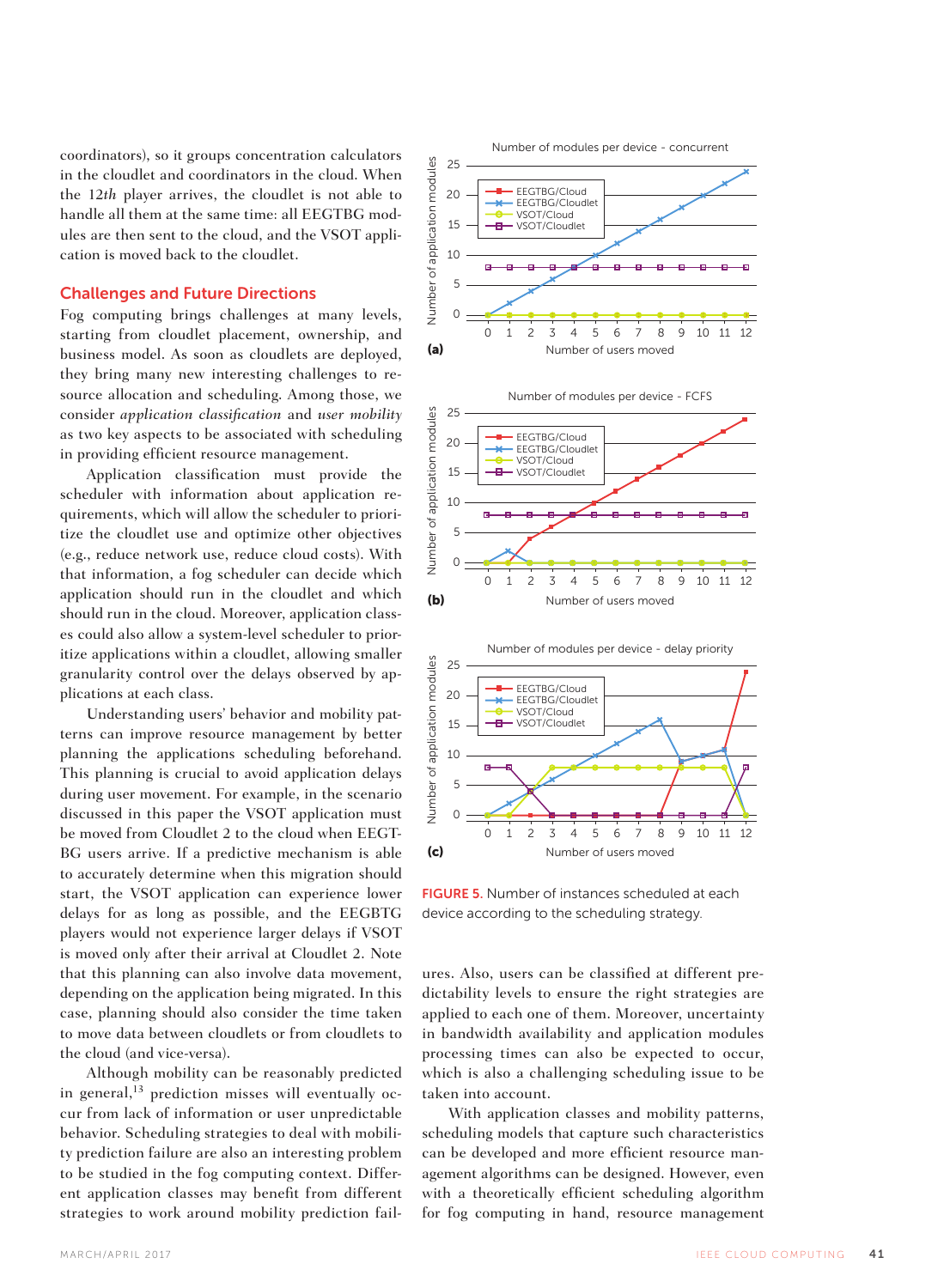$\bullet$ 

deployment still faces challenges due to uncertainties generated by the dynamicity and heterogeneity of the resources composing the infrastructure. Given a fog infrastructure with its cloudlets, a set of users with their predicted paths, and the resulting scheduling that optimizes a pre-defined objective function, mechanisms that can handle application deployment, movement, and resource reservation must be implemented. Resource virtualization is one promising way of dealing with application/data movement for each user in an isolated way. A possible implementation of such mechanisms for resource configuration, allocation, and reservation could involve computing virtualization tools such as virtual machines (VMs) or containers, as well as networking tools such as networking virtualization and software defined networks (SDN). Moreover, maintaining connectivity without service disruption while migration occurs is another interesting and challenging aspect, as proposed by the FollowMe Cloud.<sup>14</sup>

Application execution costs in a fog utility model are also interesting areas to explore. Given a business model for the cloudlets (how service levels agreements are offered – how cloudlets are commercialized and charged), schedulers should take into account a trade-off between costs and application quality of service. Scheduling algorithms for hybrid clouds such as the HCOC<sup>12</sup> could be extended to consider the fog computing hierarchy. Moreover, costs and delays of both storage data transfers from/ to cloud providers can also take part in the trade-off.

The combination of advanced scheduling techniques, supported by applications classification and mobility prediction, with virtualization tools within an autonomic computing framework, such as Comet- $Cloud<sub>15</sub>$  would be able to handle the dynamic mobile environment of a fog infrastructure and its clients.

#### Summary and Conclusions

Fog computing provides lower communication latencies and computing capacity closer to the final user. For this infrastructure to become efficient and offer actual differentiated service from the cloud computing paradigm, proper resource management mechanisms must be deployed.

In this paper we introduced the scheduling problem in the hierarchical composition of fog and cloud computing. The dynamic scenario resulted from users mobility brings a dynamic computing demand at edge devices, herein the cloudlets, from a variety of applications classes with particular requirements. We show that scheduling strategies can be designed to cope with different application classes according to the demand coming from mobile users, taking

advantage of both the fog proximity to the end user and the cloud computing elastic characteristic. We also discussed challenges that arise from the mobile, dynamic fog users behavior, raising central research points that can be addressed in fog computing resource management.<sup>100</sup>

## Acknowledgments

We would like to thank Harshit Gupta for his support with iFogSim. LFB acknowledges the support from grant #2015/16332-8, São Paulo Research Foundation (FAPESP), European Commission H2020 programme under grant agreement no. 688941 (FUTEBOL), as well from the Brazilian Ministry of Science, Technology and Innovation (MCTI) through RNP and CTIC, CNPq and CAPES. This research is supported in part by NSF via grants ACI 1339036, ACI 1441376. The research at Rutgers was conducted as part of the RDI.<sup>2</sup>

#### References

- 1. F. Bonomi, R. Milito, P. Natarajan, and J. Zhu, *Fog Computing: A Platform for Internet of Things and Analytics*. plus 0.5em minus 0.4em Springer International Publishing, 2014, pp. 169–186.
- 2. L. F. Bittencourt, O. Rana, and I. Petri, "Cloud computing at the edges," in *Cloud Computing and Services Science*, M. Helfert, V. Méndez Muñoz, and D. Ferguson, Eds. plus 0.5em minus 0.4emSpringer International Publishing, 2016, pp. 3–12.
- 3. B. Jennings and R. Stadler, "Resource management in clouds: Survey and research challenges," *Journal of Network and Systems Management*, vol. 23, no. 3, pp. 567–619, 2015.
- 4. S. S. Iyengar and R. R. Brooks, *Distributed sensor networks: sensor networking and applications*. plus 0.5em minus 0.4emCRC press, 2016.
- 5. H. T. Dinh, C. Lee, D. Niyato, and P. Wang, "A survey of mobile cloud computing: architecture, applications, and approaches," *Wireless Communications and Mobile Computing*, vol. 13, no. 18, pp. 1587–1611, 2013.
- 6. K. Hong, D. Lillethun, U. Ramachandran, B. Ottenwälder, and B. Koldehofe, "Mobile fog: A programming model for large-scale applications on the internet of things," in *Proceedings of the Second ACM SIGCOMM Workshop on Mobile Cloud Computing*, ser. MCC '13. plus 0.5em minus 0.4emNew York, NY, USA: ACM, 2013, pp. 15–20.
- 7. M. Satyanarayanan, P. Simoens, Y. Xiao, P. Pillai, Z. Chen, K. Ha, W. Hu, and B. Amos, "Edge analytics in the internet of things," *IEEE*